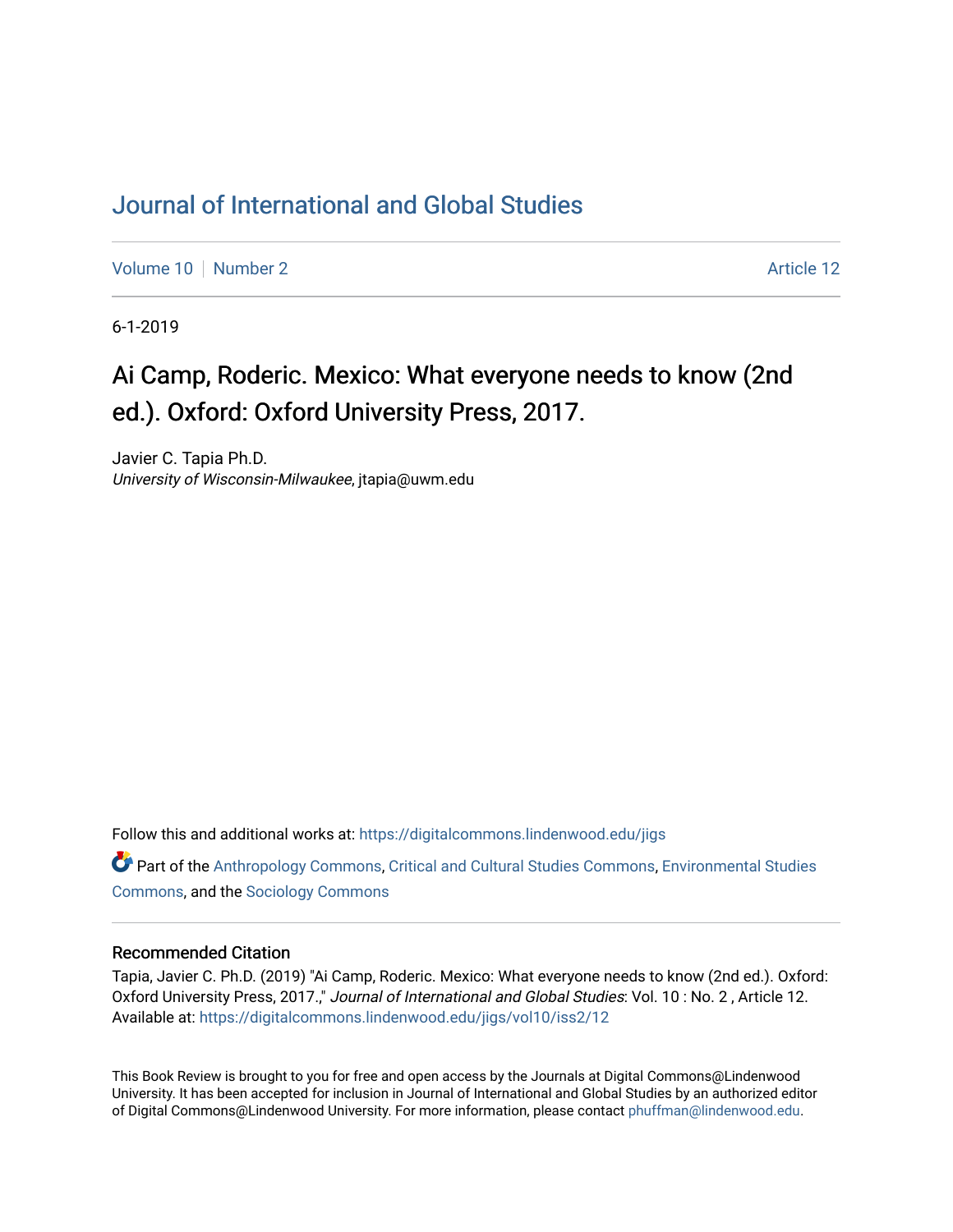## **Ai Camp, Roderic.** *Mexico: What everyone needs to know* **(2nd ed.). Oxford: Oxford University Press, 2017.**

In the acknowledgments section, Ai Camp describes how he was approached by Oxford University Press to work on a project with the potential to reach a broader audience and inform North Americans and other people about multiple issues affecting specific countries and their people. In this book, Ai Camp accomplishes that objective by presenting important historical and social issues in Mexico and their relation to events in the United States. He accomplishes this objective by presenting his discussion in easy to read and understandable responses to specific questions in all the chapters. Some examples of such questions include, "Why does Mexico have so much drug violence today?" (p. 3); "What were the causes of the Mexican Revolution of 1910?" (p. 89); and "Why was the 2000 presidential race essential to Mexico's democratization?" (p. 153). Ai Camp answers all these questions in twelve chapters, divided into three major sections.

In the first section, Ai Camp discusses current economic, social, and political conditions in Mexico and their effect on Mexico's citizens. The section also includes a chapter on current Mexico-U.S. relations. Right from the beginning, in chapter one, Ai Camp discusses security and violence in Mexico. He clearly states that drug problems and violence in Mexico are directly connected to the great demand for drugs in the United States. This is a key point, for as long as there is demand for drugs, suppliers will bring their product to the United States, fostering a climate of violence and instability in Mexico that recent Mexican presidents have not been able to curtail. The author begins with an examination of President Vicente Fox's (2000- 2006) strategy to eliminate or capture the top leaders of drug cartels, which led to a power vacuum and violent confrontations to fill the top positions. This is followed by a discussion of Felipe Calderón's (2006-2012) strategy to increase the number of military troops to combat the cartels in an attempt to break them up into units that are more manageable. This strategy also did not work as planned, leading to more inter- and intra-cartel fighting, affecting not just the cartels but also people in the military, the police, the court system, and innocent bystanders. President Peña Nieto (2012-2018) decided to change the strategy against drug cartels by attempting to create a "Gendarme" force of 50,000 members, with the skills of the military and the police. However, this force reached only 5000 members and was not effective in reducing violence levels.

According to Ai Camp, directly connected to Mexico's drug trade is its high poverty rate and limited economic opportunity for a large segment of the population (chapter 2). The poverty rate in 2015 stood at 46.2 percent, an increase from the 43 percent figure recorded for 2006. The author then goes on to highlight that poverty levels across Mexico are uneven, with a large percentage of the poor residing in rural areas. He argues that some recent declines in poverty (1996-2008) were due to greater government expenditures on anti-poverty programs like "Progresa" and "Prospera." In this chapter, Ai Camp also discusses NAFTA's mixed impact in fostering economic growth. While employment opportunities increased in the manufacturing sector, rural areas experienced 1-2 million jobs lost.

In chapter 4, Ai Camp takes a closer look into U.S.-Mexico relations. He argues that Mexico's proximity to the U.S. and the countries' shared 1,954-mile border provides an opportunity for understanding the intricate economic and social interdependency between the two countries. He highlights the wage differential as an important factor in fueling documented and undocumented Mexican immigration to the U.S. The migratory phenomenon is not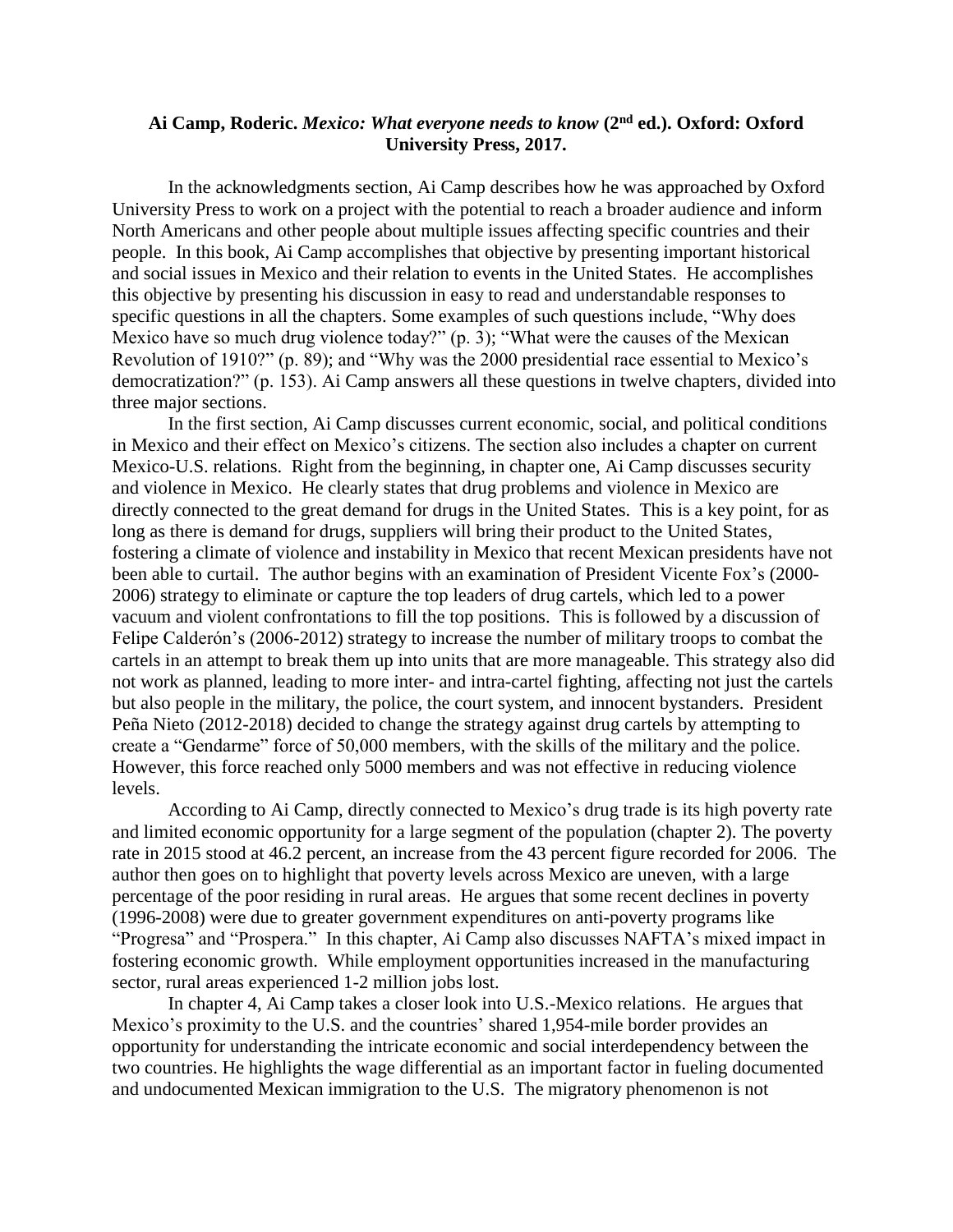understood by a large segment of the U.S. population, which often results in anti-immigrant sentiment in periods of economic recession. Ai Camp rightly points out that the U.S. population benefits from the labor of hundreds of thousands of Mexican migrant workers in the agricultural sector of the U.S. Moreover, with respect with trade with Mexico, he points out that exports to Mexico contributed to the creation of 1,344,000 jobs in the U.S. in 2014.

The second section of the book looks at the historical development of Mexico's political parties and the transition towards democracy in the year 2000. This section covers the Spanish colonial legacy, the independence movement, the war with the United States, the Mexican Revolution, and a number of more recent economic and social conditions, which have influenced Mexican society and its political system to the present. Ai Camp traces Mexico's strong individual rulers and the dominance of a single strong political party all the way back to the form of government imposed by Spain and the impact of the Mexican Revolution (1910-1921) on the creation of the National Party of the Revolution (PNR) in 1929 and its later form as the Institutional Party of the Revolution (PRI).

Ai Camp traces much of Mexico's current political system to the Mexican Revolution and its aftermath. Two factors leading to the Revolution were large segments of the population mired in poverty and increasing middle- and upper-class dissatisfaction with the long dictatorship of Porfirio Díaz, who ruled Mexico from 1884 to 1911. Leaders of the Revolution, like Madero and Venustiano Carranza fought to end Díaz's authoritarian leadership and multiple reelections. Others, like Villa and Zapata fought to improve the rights of workers and peasants. The Mexican Revolution and its aftermath were fraught with violence, coups, and the assassination of Mexican presidents. In this environment, President Elias Calles established the foundation of the PNR in order to incorporate military and civilian authorities under a strong political organization.

The PNR, later renamed the Institutional Revolutionary Party (*Partido Revolucionario Institutcional*, PRI) went on to control the political system of Mexico until the year 2000, when it lost the presidential election to an opposition party. Ai Camp argues that Mexico's transition to a more democratic government is due to three factors. First, the massacre of university students in Tlatelolco in 1968 led to the formation of a more politically active Mexican people, some of whom joined the electoral left and others of whom joined indigenous groups in the military uprising of the "Zapatista" front in Chiapas in 1994. The first group eventually joined Cuahutémoc Cárdenas in the formation of the Democratic Party of the Revolution (PRD) in 1989. Second, the 1982-1988 economic crisis (brought about by the import-substitution strategy, the foreign debt, and a decline in oil prices) led many people including the leadership to question the current economic-political system. Third, President Salinas de Gortari, (1988-1994), in order to foment economic growth, followed a more neo-liberal economic policy, which eventually led to a trade agreement with the U.S. and Canada. Ai Camp argues that officials in Wall Street and in the U.S. government began to pressure Salinas de Gortari towards greater democracy. This, in turn, resulted in the first of the victories for the opposition parties PAN (National Action Party) and PRD to win some local and state victories, eventually culminating in PAN's presidential victory by Vicente Fox in 2000.

The third section of the book discusses Mexico's democratic consolidation and its current challenges. From Ai Camp's perspective, the PAN victory in 2000 was a threshold providing the opportunity for the electorate to vote for whomever they consider best to lead the country. Thus, the electorate gave a second chance to the PAN party with the election of Felipe Calderon in 2006—although the PRD candidate, Lopez Obrador, contested the elections. Limited economic